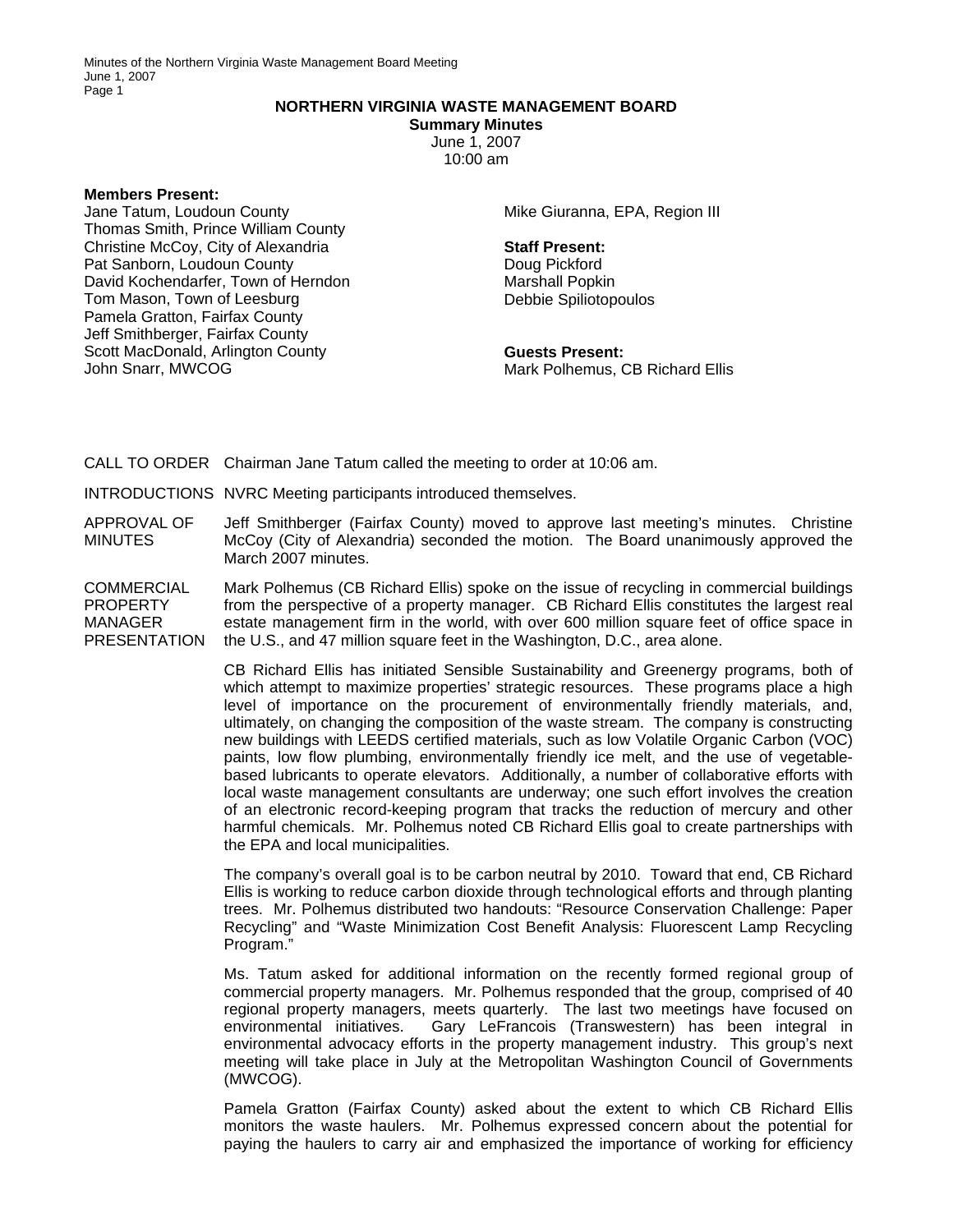gain through enhanced recycling. Mr. Smithberger followed up asking if commercial property managers would ever consider doing their own recycling. Mr. Polhemus responded that the company is considering this option as a national initiative.

Mr. Polhemus emphasized the need to change the manner in which the haulers operate. Property managers may be able to influence the haulers by switching to providers that are more efficient. Mr. Smithberger pointed out that companies could hire Fairfax County haulers as waste collectors to stimulate private haulers to improve efficiency. Ms. McCoy expressed appreciation for the fact that building managers have started to see the value of better waste management.

Ms. Gratton asked whether the property managers know that they need to abide by the national regulations. Mark responded "yes and no." The National Initiative is intended to help train property managers; the localities could assist in training efforts. The localities would be welcomed at the July COG meeting as part of this effort.

Ms. Tatum remarked that retrofitting existing buildings constitutes an important part of improving the waste management process. Mr. Polhemus noted that the practices in existing buildings often change as the tenants change within those buildings. Mr. Polhemus suggested that the use of space outside of buildings could provide the opportunity for improving waste management. Legislation could be helpful as well. Ms. Tatum stated that the VA Legislature has not provided any effective incentives for improving waste management at existing buildings.

Pat Sanborn (Loudoun County) asked for additional information on the following topics: the ratio of generated paper to cardboard, the process of getting people to divert their paper, and the process of training janitors. Mr. Polhemus responded that his company has seen mixed results with getting people to separate trash from recycling at their desks. Improved janitorial training has proven to be difficult due to frequent language barriers. Ms. McCoy asked if language clauses are included in the contracts with janitors. Mr. Polhemus replied that such clauses are becoming more common.

Mr. Polhemus pointed out that the flattened real estate market has led property managers to invest in their properties in order to increase property values.

Mike Giuranna (EPA) asked if incentives had ever been offered to haulers. Mr. Polhemus responded his company is studying how incentives affect haulers with the company's consultants.

David Kochendarfer (Town of Herndon) asked if building and fire codes had been helpful. Mr. Polhemus replied 'yes,' insomuch as they have kept contractors honest, but 'no,' insomuch as the localities could offer incentives and credits to property managers. Building and fire codes have not been an encumbrance on commercial properties. Mr. Polhemus has pushed his building managers to participate in the sprinkler recall before it expires.

Ms. Sanborn asked Mr. Polhemus discuss successful examples of paper recycling. In addition, Ms. Sanborn asked if property managers had any opportunities to require their tenants to recycle. Mr. Polhemus responded that he encourages his tenants to recycle, but that recycling is not mandated. Mr. Polhemus noted that it is very difficult to quantify recycling statistics on a per building basis.

Ms. Tatum noted that she has heard numerous complaints from employees regarding the lack of recycling in commercial buildings. Ms. Tatum emphasized the need for more responsibility at the company level. Ms. McCoy discussed a phone call from an Alexandria citizen, in which that person complained that his / her company had banned recycling.

Ms. McCoy emphasized the importance of better understanding the economic benefits of recycling.

Ms. Tatum asked if Mr. Polhemus had any properties at which white paper and cardboard compactors were separated. Mr. Polhemus responded "no."

Mr. Smithberger noted that the Fairfax County Government Center produces approximately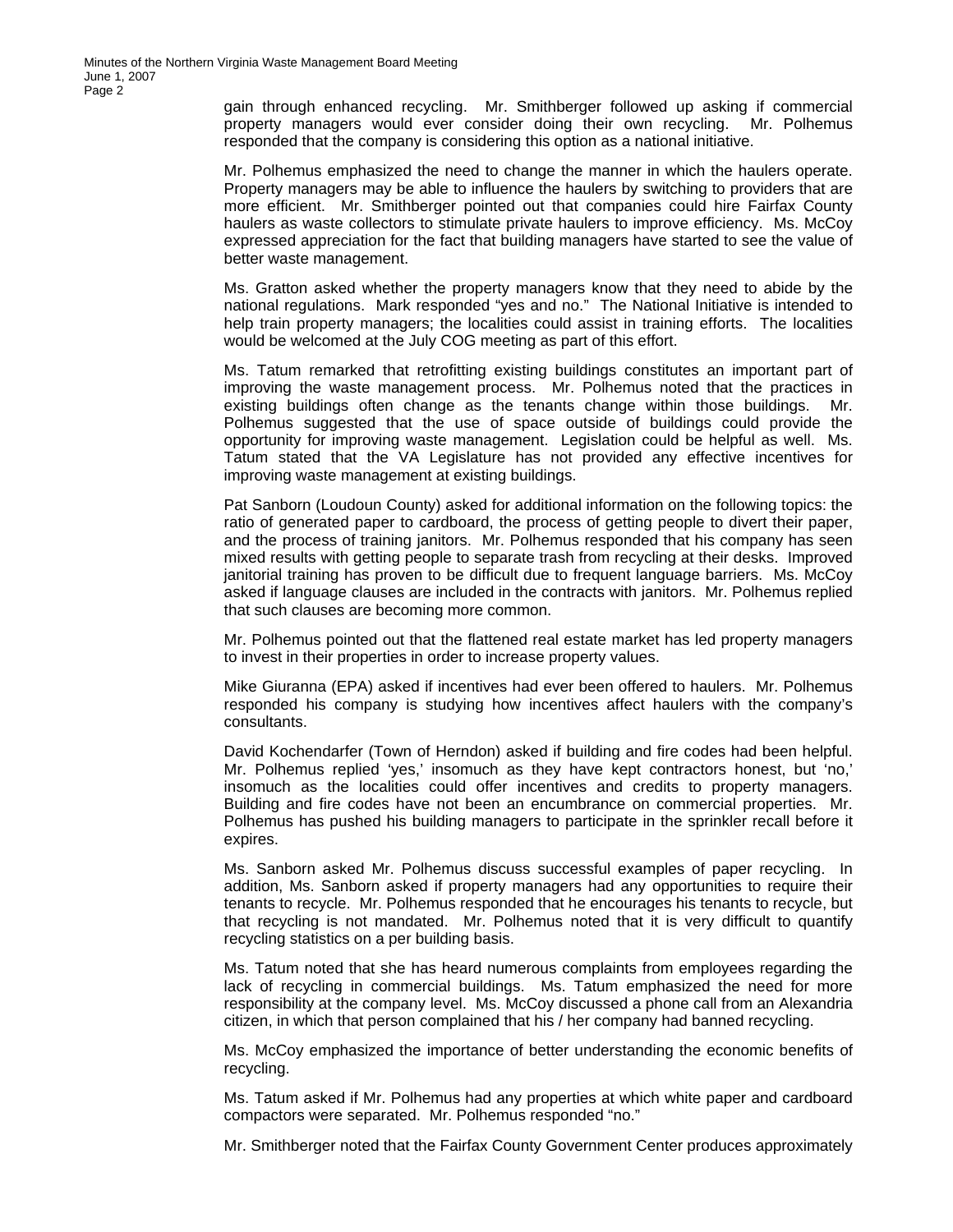325 tons of trash and at least 600 tons of paper/cardboard per year. The Fairfax County Government Center separates paper and cardboard and has a third unit for trash. *Mr. Smithberger will e-mail information on Fairfax County's practices to Mr. Polhemus.* 

Mr. Polhemus described the differences in trash types based on the varying occupations of building occupants (i.e. Lawyers and public school personnel recycle at different rates.).

LEGISLATIVE UPDATE Doug Pickford (NVRC) noted that the Waste Board should have a plan in place by September 2007. Mr. Pickford asked whether the group should put together a legislative subcommittee.

> Ms. McCoy asked about last year's top legislative goals. Mr. Pickford noted FY 2007 goals focused on the market study, litter, and JLARC.

> Mr. Pickford pointed out that Governor Kaine has asked the VA Department of Environmental Quality (DEQ) to come up with a statewide energy policy. NVRC is following this matter closely. Ms. Tatum noted that the governor might be interested in initiatives related to waste to energy. *NVRC will organize a July meeting* (on a date other than July 19 at the request of Ms. McCoy) *in an effort to discuss waste energy initiatives*.

> Ms. Gratton pointed out that a JCOTS meeting is taking place next week. She will share the meeting minutes with the Waste Board.

> Tom Smith (Prince William County) mentioned that TVs with rabbit ears would need to possess converters by early 2009.

Debbie Spiliotopoulos (NVRC) noted that the adjusted tables had been included in the handouts. NVRC will accept final comments on these documents until June 6, 2007. A vote to finalize these documents will occur at a time to be determined later.

DRAFT SOLID WASTE SURVEY AND EXECUTIVE REPORT

REVIEW OF

Ms. Spiliotopoulos presented a number of recommendations for the 2008 Solid Waste Survey. Ms. Gratton was not in favor of adding the WARM model to the Executive Summary. John Snarr (COG) mentioned that COG will be working on the WARM initiative.

Mr. Smithberger suggested pushing the survey back to May.

Ms. Tatum reminded the group that any edits to the survey report are due by June 6. NVRC will publish the survey thereafter on the NVRC website. Ms. Tatum asked the group to consider approving the survey report, save for any last minute technical edits. Mr. Smith motioned to approve the report. Ms. McCoy seconded this motion. The survey was unanimously approved.

KNOW TOXICS UPDATE, NEXT STEPS The Know Toxics Subcommittee met twice last quarter. The Know Toxics website had 438 new visitors since March 2007. The subcommittee identified the following case studies for the Know Toxics website: Ikea, Capital Lights, City of Falls Church, Fairfax County, and perhaps CB Richard Ellis. Possible next steps include the following: advertising, local outreach, working to understand the true life cycle of materials, and adding a mercury savings calculator to the website.

APPOINTMENT OF A NEW CHAIR next meeting. Mr. Smith has volunteered to be the next chair of the Waste Board. His term will begin

DISCUSSION OF THE 2008 WORK PROGRAM Mr. Pickford pointed out that Ms. Spiliotopoulos has distributed information on the Know Toxics Campaign. NVRC distributed the FY 2008 work program and approved budget. NVRC spent more time on the campaign this year than expected for FY 2008. The work program and budget for next year do not require a vote for approval.

> Mr. Pickford asked to confirm Know Toxics as the appropriate outreach mechanism for the coming year. He also reported that a new committee on energy and environmental issues has formed at NVRC.

> Ms. McCoy mentioned that a partnership with retailers could be helpful and that Construction and Demolition is becoming a hot topic.

NVRC will wait until next year's report to discuss recycling percentages by jurisdiction.